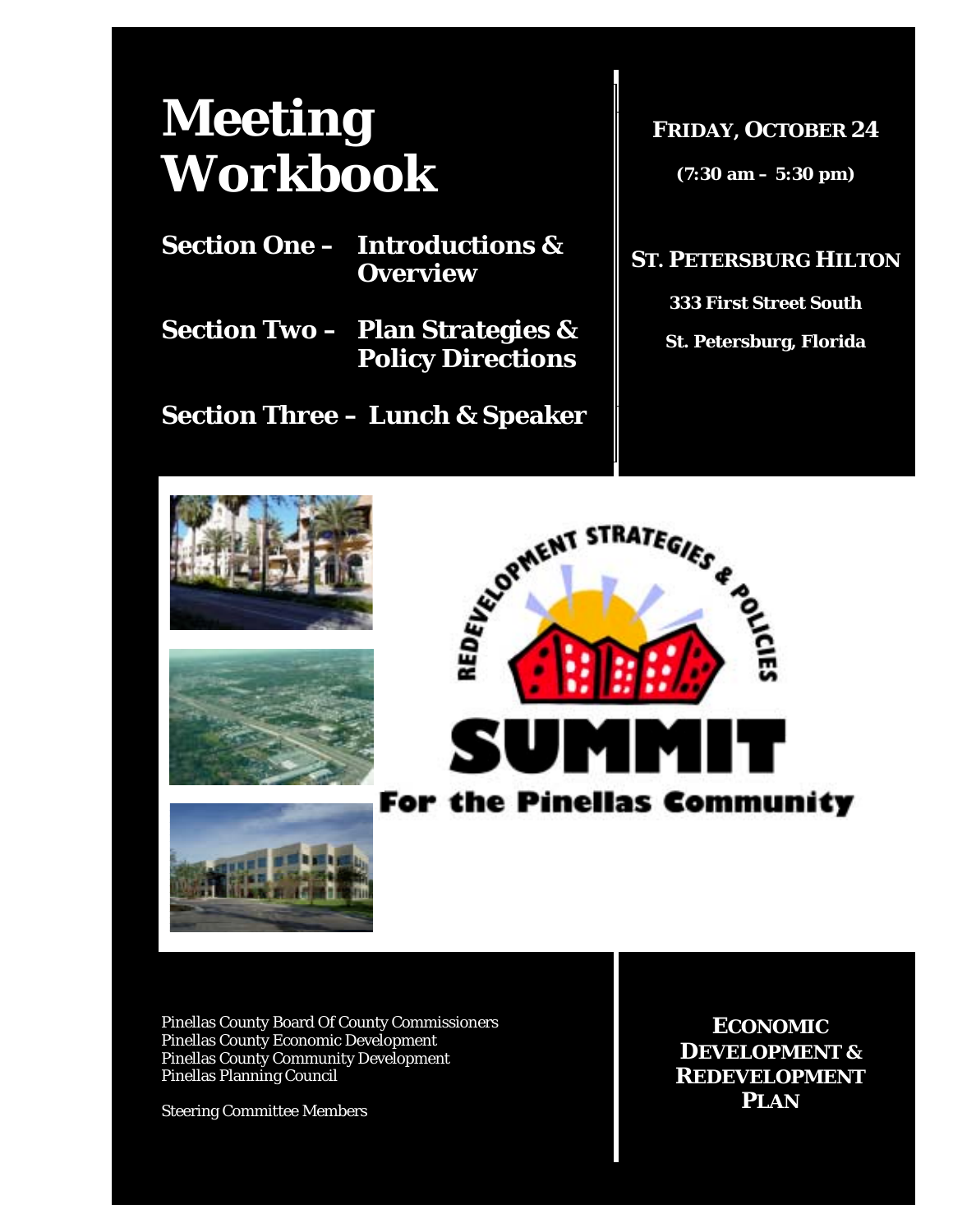

#### **MEETING AGENDA**

| $7:30 - 8:00$ | Arrival & Registration                                              |                                                                                            |
|---------------|---------------------------------------------------------------------|--------------------------------------------------------------------------------------------|
|               | <b>Section One: Introductions &amp; Overview</b>                    |                                                                                            |
| 8:00          | Welcome & Big Picture                                               | <b>Commissioner Karen Williams</b><br>Seel - Pinellas County<br><b>Commission Chairman</b> |
| 8:10          | Welcome                                                             | Mayor Rick Baker - City of St.<br>Petersburg                                               |
| 8:20          | <b>Importance to County Economy</b>                                 | Stephen M. Spratt - Pinellas<br><b>County Administrator</b>                                |
| 8:30          | <b>Repositioning Our Planning</b>                                   | David Healey, Executive Director<br>- Pinellas County Planning<br>Council                  |
| 8:35          | <b>Building Better Jobs &amp; Community</b>                         | Buzz David, Director - Pinellas<br><b>County Economic</b><br>Development                   |
|               | <b>Section Two: Plan Strategies and</b><br><b>Policy Directions</b> |                                                                                            |
| 8:40          | <b>Plan Project Overview</b>                                        | Richard Gehring, Principal -<br><b>PRIME</b> Interests                                     |
| 9:00          | <b>Target Industries and Incentives</b>                             | <b>William Fruth, President -</b><br><b>POLICOM Corporation</b>                            |
| 9:45          | Market, Real Estate, and Housing Strategies                         | David Taylor, Planning<br>Director - HDR                                                   |
|               |                                                                     | David Darsey, Vice President -<br><b>RERC</b>                                              |
| 10:30         | <b>Urban Design and Regulatory Codes</b>                            | <b>James Moore, Community</b><br>Design Principal - HDR                                    |
| 11:15         | <b>Questions &amp; Answers</b>                                      | <b>Commissioner Karen Williams</b><br>Seel - Pinellas County<br><b>Commission Chairman</b> |
|               |                                                                     |                                                                                            |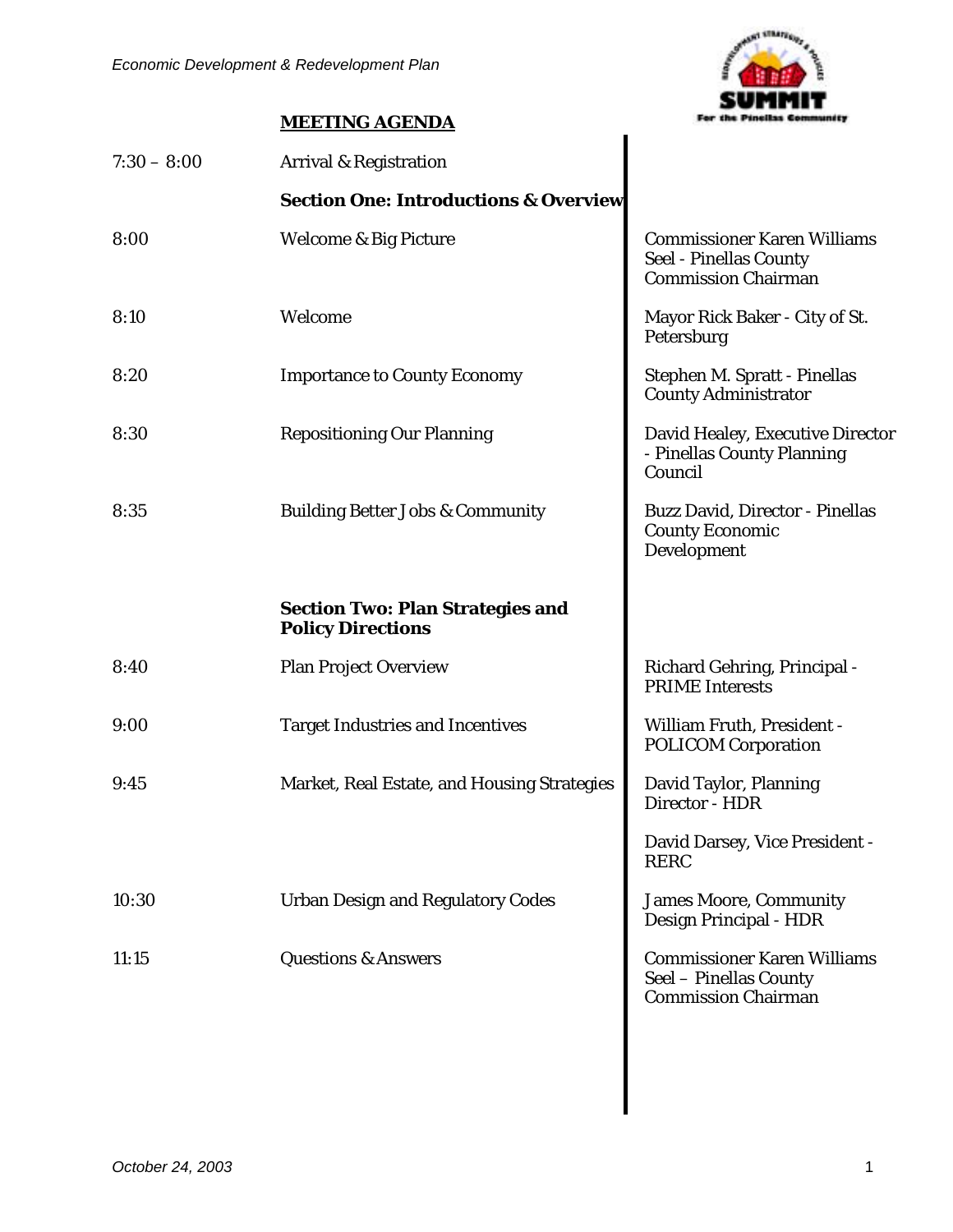

|            | <b>Section Three:</b>                                                | <b>Lunch &amp; Speaker</b>      | For the Pinellas Community                                                                                       |  |
|------------|----------------------------------------------------------------------|---------------------------------|------------------------------------------------------------------------------------------------------------------|--|
| $12$ -noon | <b>Speaker Introduction</b>                                          |                                 |                                                                                                                  |  |
|            |                                                                      | From Planning to Implementation |                                                                                                                  |  |
| Partner    |                                                                      |                                 | - Street-Works                                                                                                   |  |
|            | <b>Section Four: Plan Strategies &amp;</b><br><b>Policy Workshop</b> |                                 |                                                                                                                  |  |
| 1:40       | <b>Leadership Overview</b>                                           |                                 | <b>Public/Private Leaders</b>                                                                                    |  |
|            | <b>Office Development Employment</b><br><b>Center Demands</b>        |                                 | Steve Meyers, Vice President -<br><b>Highwoods Properties</b>                                                    |  |
|            | St Petersburg - The Most Mature<br><b>Redeveloping Community</b>     |                                 | Ronald D. Barton, Director,<br><b>Economic Development and</b><br>Property Management, City of<br>St. Petersburg |  |
|            | <b>Regulatory Relief Priorities</b>                                  |                                 | John Landon, P.E. - Landon,<br>Moree & Associates                                                                |  |
|            | <b>Residential Communities in</b><br><b>Redevelopment Areas</b>      |                                 | J. Michael Cheezum, CEO -<br><b>JMC Communities</b>                                                              |  |
| 2:20       | <b>Strategy &amp; Policy Framework</b>                               |                                 | <b>Commissioner Karen Williams</b><br>Seel, Pinellas County<br><b>Commission Chairman</b>                        |  |
|            |                                                                      |                                 | Stephen M. Spratt, Pinellas<br><b>County Administrator</b>                                                       |  |
|            |                                                                      |                                 | Richard Gehring, Principal-<br><b>PRIME Interests</b>                                                            |  |
| 3:00       | <b>Strategy &amp; Policy Evaluation &amp; Ranking</b>                |                                 | Participants                                                                                                     |  |
| 4:45       | <b>Participants Reporting</b>                                        |                                 | Participants / Steering<br>Committee                                                                             |  |
| 5:15       | Closing                                                              |                                 | <b>Commissioner Karen Williams</b><br>Seel, Pinellas County<br><b>Commission Chairman</b>                        |  |
|            |                                                                      |                                 |                                                                                                                  |  |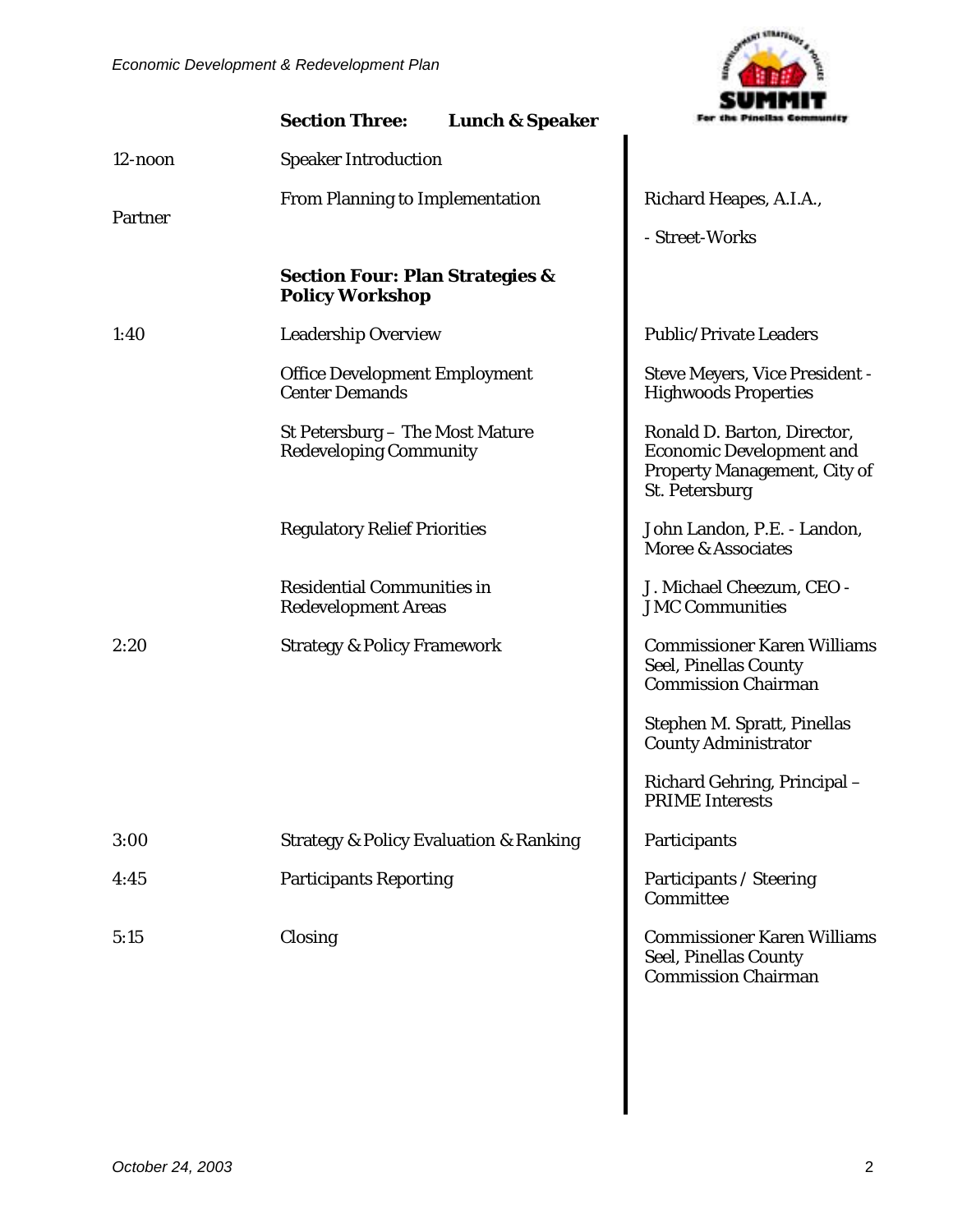### *Section One Materials*

#### **PROJECT SYNOPSIS**

Planning for redevelopment presents both opportunities and challenges. Throughout the county, land with high visibility, accessibility, and economic potential lies waiting for new uses; but the redevelopment process can be confusing, timeconsuming, and expensive. There are twenty-five local jurisdictions, each with its own set of land development regulations and permitting procedures. Many of those regulations were written at a time when the county had abundant developable land, but they are difficult to implement in a built-out environment. Meanwhile, the county faces competition for economic development from surrounding counties and other southeastern metro areas, where vacant land is abundant and development is perceived as being easier and cheaper.

The purpose of this initiative is to understand and meet these redevelopment challenges, by combining the resources of all twenty-five local governments, together with private developers, members of the business community, homeowner and neighborhood association members, and interested citizens. We must examine the technical aspects of local regulations and procedures. The effort will also explore larger issues, such as promotion of quality design, community and neighborhood planning, and marketing of the county as a place to live and do business. In addition, we need to meet a primary job generation goal to maintain a strong and growing economy. The end result will be a broad, overarching strategy designed to encourage quality job retention and attraction with high-quality redevelopment throughout Pinellas County.

#### **WELCOME**

Commissioner Karen Williams Seel

We are glad you're here. We appreciate your help in setting a direction for the future of Pinellas County. We are working together to address the economic challenges that build out will bring, and are willing to put forth the effort to assure continued prosperity in the future.

Mayor Rick Baker



#### **Karen Williams Seel**

Ms. Seel was appointed to the Pinellas County Commission by Governor Bush in January 1999. In September 2000 she was elected to fill this position for a four-year term. Prior to this, she served as a Clearwater City Commissioner from 1996 to 1999.

#### **Rick Baker**

Mr. Baker was elected Mayor of St. Petersburg in 2001. He has practiced corporate and business law for 20 years, serving as president of Fisher and Sauls, P.A., a law firm in St. Petersburg founded in 1936. Mayor Baker has also authored, *Mangroves to Major Leagues*, a historical account of St. Petersburg from 23,000 B.C. to 2000 A.D.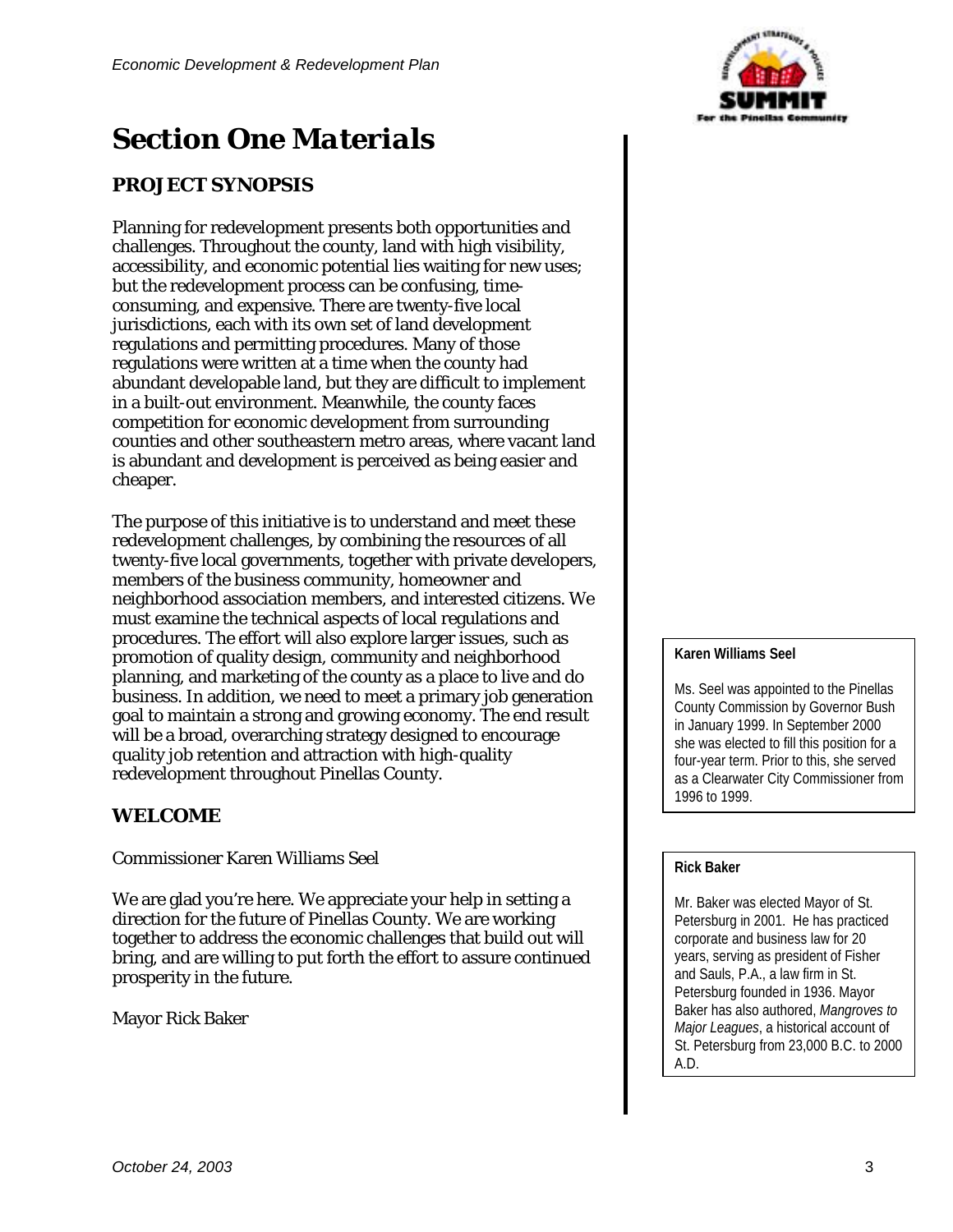### **IMPORTANCE TO COUNTY ECONOMY**

Mr. Stephen M. Spratt

Pinellas County must continue to sustain a strong economy. If we fail, residents will find themselves burdened with significantly higher costs for services, average incomes will decrease, and quality of life will suffer. But with sound planning, leadership, and cooperation, we can protect our economy while maintaining our high standard of living.

#### **REPOSITIONING OUR PLANNING**

Mr. David Healey

Future development activity in Pinellas County will consist largely of some form of redevelopment.

What do we need to do to change our planning focus to address the distinct challenges of redevelopment?

### **BUILIDNG BETTER JOBS & COMMUNITY**

Mr. Buzz David

Pinellas County is one of the most diversified and attractive employment areas in Florida. "Silicon Bay" is not just a concept to aspire to – it's already here! But in order to continue growing economically, we must retain our existing businesses while attracting new talent and capital.



#### **Stephen M. Spratt**

Mr. Spratt joined Pinellas County government as County Administrator in December of 2001. He came to Pinellas after 25 years of distinguished service with Miami-Dade County, serving as Assistant County Manager during the last four years of his tenure there.

#### **David Healey**

Mr. Healey is the Executive Director of the Pinellas Planning Council, which is comprised of elected officials representing 25 local jurisdictions and the school board. The Council serves in an advisory capacity to the Board of County Commissioners as the Countywide Planning Authority.

#### **Buzz David**

Mr. David is the Director of Pinellas County Economic Development who's mission is to assist existing and new business / industry in creating jobs for the Pinellas Community. Mr. David was recently elected Chairman of the Board of Florida Economic Development Council.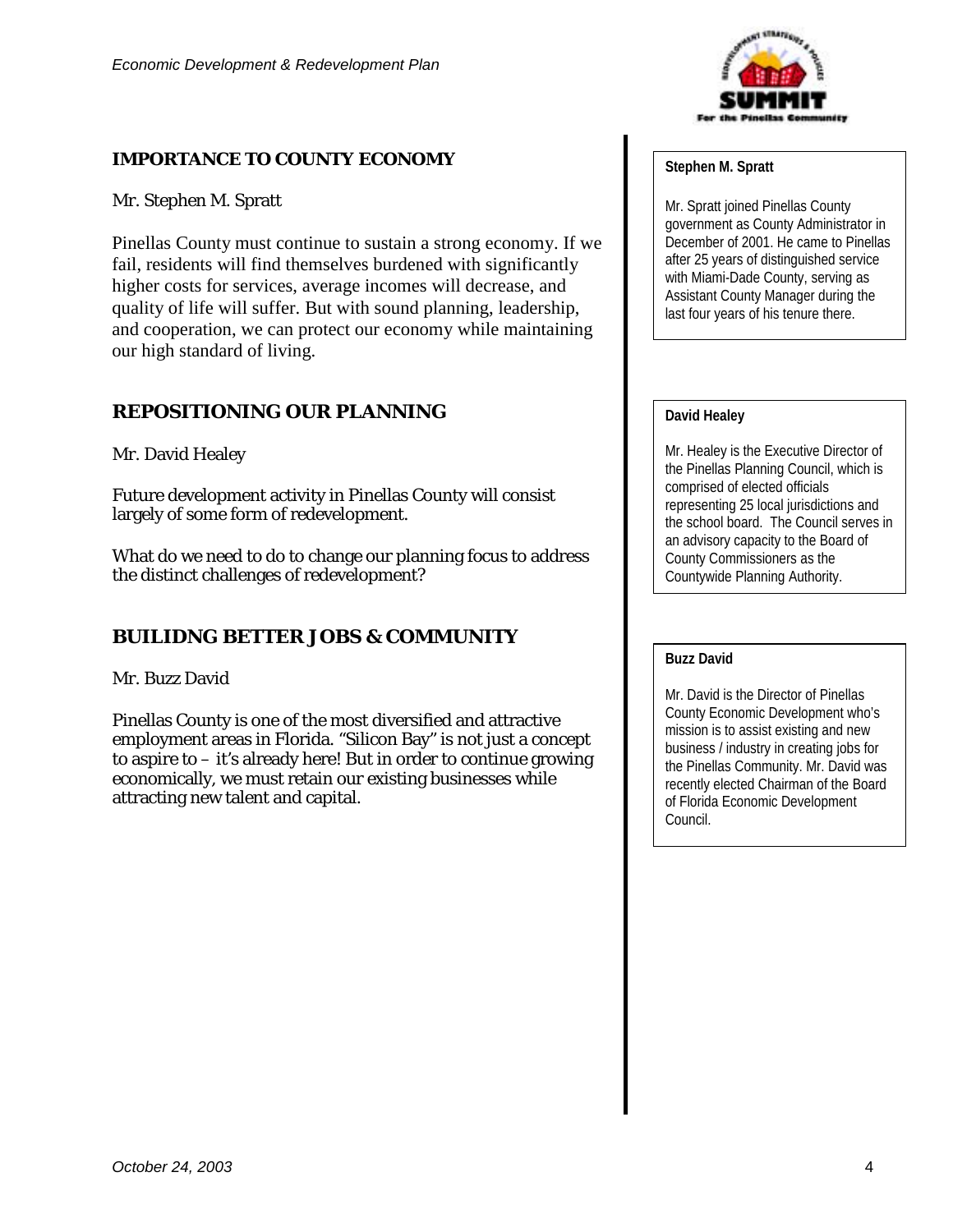## *Section Two Materials*

#### **PROJECT OVERVIEW**

This opening presentation is to inform you about where we have been and where we are going. The economic development and redevelopment planning effort has been an important planning program since the Board of County Commissioners and the Pinellas Planning Council recognized the need in 1999. The transition from "greenfield" growth management to "built-out "economic development and redevelopment management will require a major shift in approach, process and decision-making. We have worked through the first phase of the effort, which identified redevelopment issues, and a second phase that explored opportunities for redevelopment and economic development. Now we are working to develop a formal *Economic Development and Redevelopment Plan for the Pinellas Community* to guide future planning efforts. Through this Summit, we will present potential strategies and policies intended for inclusion in the plan, and provide opportunities for public review and ranking.

During the Opportunities Summit held in December 2002, the participants directed their governments to go forward and pursue jobs creation, redevelopment, and quality of design. Today's program will focus on specifics: how to reach our employment goals, creatively allocate our limited land resources, and reinvent our community over the next two decades. There's no time to waste – 2023 will be here before you know it.

#### **TARGET INDUSTRIES AND INCENTIVES**

Like every business enterprise, a community needs to focus its marketing efforts on "clients" or companies that are most likely to buy their product and provide the most economic benefit. William F. Fruth will review the process used in developing the Target Industry Study, which focuses on growing primary business sectors that will pay a high wage, and be able to utilize the area's assets.

Since the targeted industries are some of the most desirable ones, communities around the country are routinely offering these companies incentives to locate in their area. Mr. Fruth will describe the nature of business incentives, and discuss when it is appropriate for Pinellas County to offer a company an inducement to remain in, expand in, or relocate to the area.



#### **Richard Gehring, PRIME Interests**

Mr. Gehring is Principal of PRIME Interests, Inc., a development management firm with offices in Dunedin. Mr. Gehring is lead consultant for the project team.

#### **William Fruth, POLICOM**

Mr. Fruth is President of POLICOM Corporation, an independent economic research firm, which specializes in analyzing local and state economies.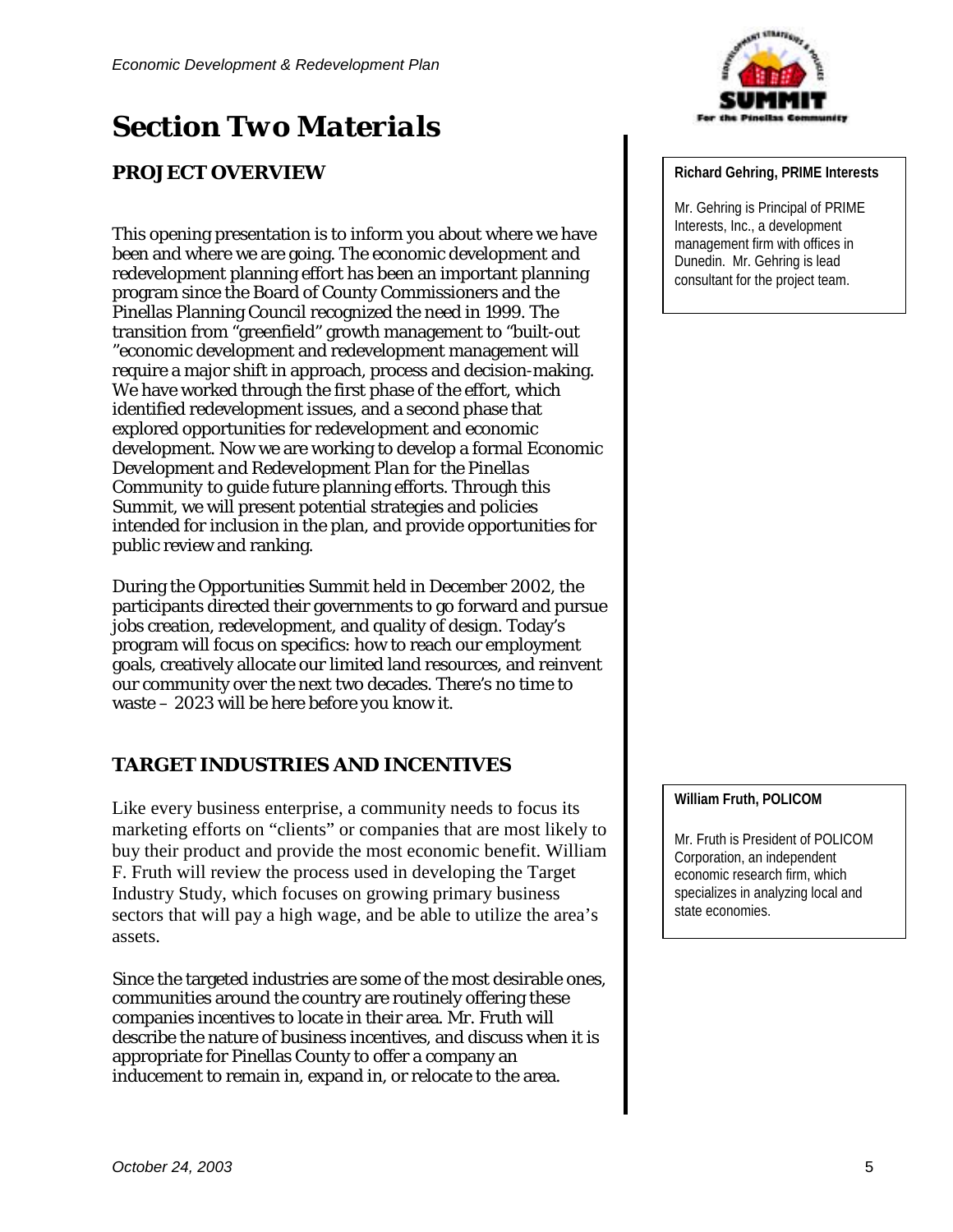#### **MARKET, REAL ESTATE, AND HOUSING STRATEGIES**

#### **Overview**

As the county grows and its economy expands, the demand for land resources will increase. The intent of the Market, Real Estate, and Housing Strategies component is to quantify the demands for land and identify the locations of available real estate. The analysis will identify potential employment center areas, assess the role publicly-owned land might play in redevelopment, test various scenarios for job growth and absorption, create real estate models for financing new development and redevelopment, and address the need for a balance between jobs and housing.

#### **20-Year Absorption Scenarios**

Currently, 54% of the Pinellas County population participates in the workforce. As the county continues to grow, and younger families replace the retiree population, it is projected that this percentage will increase. By comparison, the workforce in Orlando, which has one of the strongest economies in the state, comprises 75% of the population.

A series of scenarios was calculated that projected employment rates of 65, 70, or 75% within the next 20 years. At 75% employment, the county would acquire a net total of 330,000 new jobs. A comparison of employment demand and land supply reveals that there is enough underutilized land available to allow Pinellas County to redevelop, even at this very high rate of employment.

#### **Land Demands for New Employment**

Over the 20-year planning horizon, using projections based on current employment rates, between 215,000 to 330,000 new primary and secondary jobs could be added to the workforce. Approximately 50,000 of these jobs will fall into the primary category. This job growth will be accompanied by population growth, which could result in a net increase of up to 300,000 new residents during the 20-year period to accommodate the businesses that will create these jobs, there will be a demand for 2,200 to 6,000 acres of developable real estate.

This figure is based on a conservative estimate of 200 square feet per employee, and a floor area ratio (the amount of building square footage divided by that of the land area) of 0.20 for twothirds of the acreage; and 300 square feet per employee, and a floor area ratio of 1.0 for one-third of the acreage.



#### **David Taylor, HDR**

Mr. Taylor is the National Planning Director for HDR, a nationally recognized 3,600 employee-owned Architecture / Engineering / Planning firm with offices in Tampa.

#### **David Darsey, RERC**

Mr. Darsey is Vice President of Real Estate Research Consultants, Inc. with offices in Orlando, and specializes in market and financial analysis.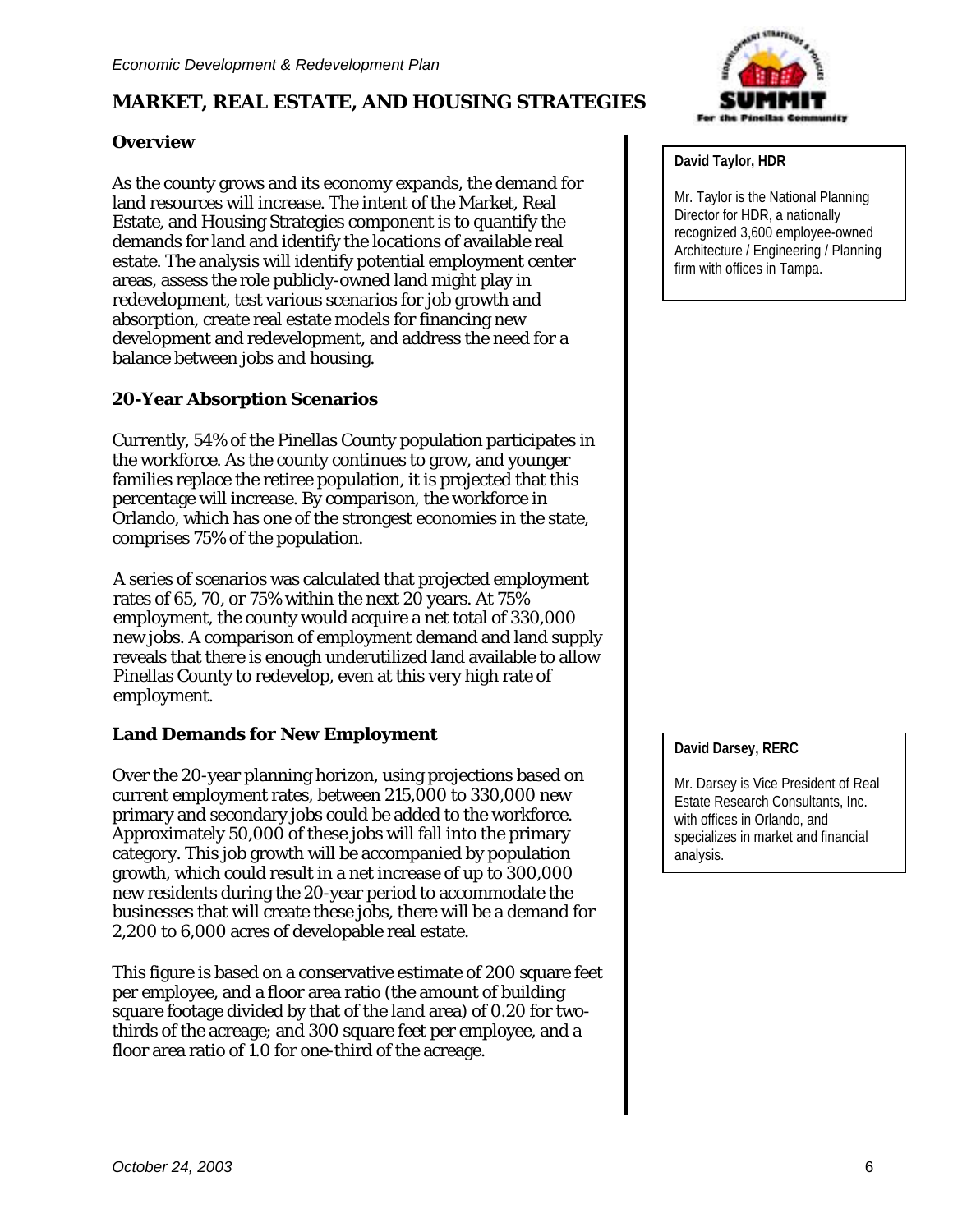#### **Land Supply For New Employment**

To determine how this demand might be satisfied, several exercises were conducted to identify the location of available lands.

• The Community Planning for Redevelopment (CPR) Map

Presented during the Opportunities Summit, the *CPR Map* identified real estate opportunity areas of 6,105-acres within the county. These areas were comprised of vacant or inappropriate land uses, underutilized parcels, and "scrapable" sites (those with structures that have reached the end of their useful life). Together, these three categories of land contained 6,105 acres.

• Community Redevelopment and Central Business Districts

In addition, existing Community Redevelopment Districts (CRDs) and Central Business Districts (CBDs) can potentially accommodate future employers. Most CRDs and CBDs define the sites of historic downtowns and town centers. With land use patterns oriented toward pedestrian traffic and transit use, these areas encompass some of the potentially densest and most intense development in Pinellas County.

Nevertheless, many are relatively undeveloped and approximately 550 acres of land within the CRD/CBD areas are available for redevelopment, based on the CPR methodology.

• Public Lands

Another potential supply of real estate that could be tapped is surplus public lands, excluding parks and environmentally sensitive areas. While not all such lands are appropriate for redevelopment, those that are located near existing employment centers, and do not serve an essential public purpose, may be viable candidates. They are valuable assets that can represent a significant level of commitment on the part of local governments. Approximately 345 acres of surplus public lands lie within a half-mile radius of one or more identified employment centers.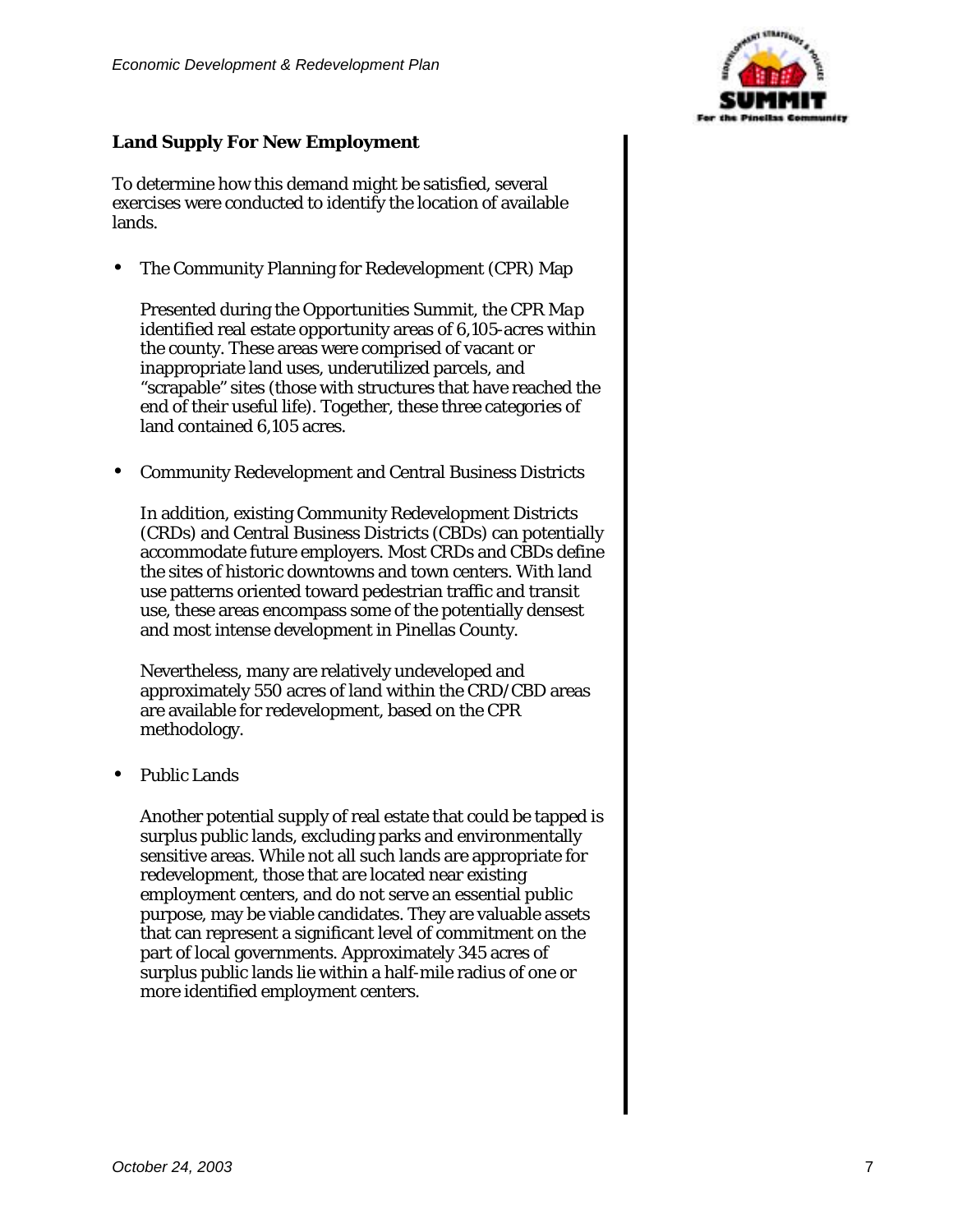

Adding the CPR information with the CRD/CBD and surplus public lands acreage, the total of approximately 7,000 acres represents the supply of land available for redevelopment during the 20-year planning period. This total does not take into account ongoing private redevelopment activities, or the conversion of existing buildings to new uses.

#### **Potential Employment Areas**

The CPR map was combined with the other geographic data discussed above to create the *Potential Employment Areas Map*. This map identifies 12 distinct areas within the county that are appropriate for significant redevelopment. These areas, ranging in size from 300 acres to 3,000 acres, could be considered the primary focus areas in the county's efforts to attract target industries. These 12 areas are augmented by another set of five potential sites that also could serve as key employment centers.

#### **Real Estate Finance Models for Redevelopment**

While vital, having a supply of available land is not the sole factor that determines whether redevelopment will occur. Developers must also be able to turn a profit, which means that the cost of developing the land must be reasonable relative to its value. Typically, costs associated with purchasing, demolishing, and cleaning up an existing property, as well as obtaining approval for a new use that may be opposed by neighbors, are significantly higher than developing a similar project in a "greenfield" location. Local governments wishing to facilitate redevelopment need to provide incentives to minimize this financial gap.

#### **The Jobs/Housing Balance**

While this Summit will not present a formal housing plan, the county has commissioned a companion study that recommends the creation of new housing close to employment centers. In order to provide convenient workforce housing, reduce commuting times, and encourage the use of alternative modes of travel such as walking, biking, and transit, the following should be considered: higher densities, public/private land assembly agreements, pooling of tax increment financing for redevelopment, and special districts for urban housing.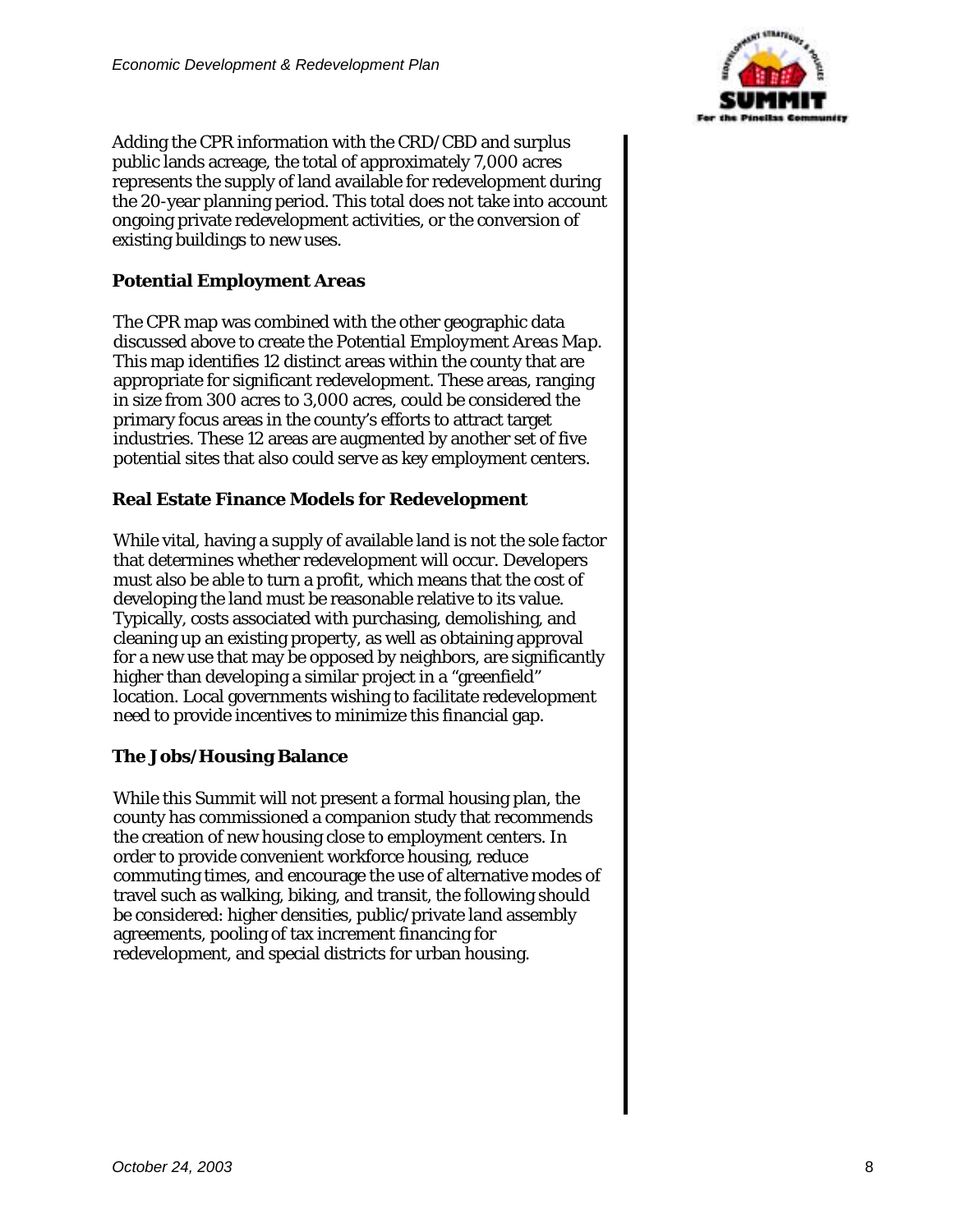#### **Translating Supply and Demand into Urban Design**

Once the supply and demand issues are known, the next step in the plan-making process is to determine where redevelopment should occur, and what form it should take. It is not only the *dimensions* of growth that are important; the *design* of growth must also be considered.

During the first Summit, participants prepared a series of land use strategy maps that were compiled into a single *Composite Summit Map*. The map indicates the areas within the county that are most appropriate for redevelopment, as determined by the consensus opinion of Summit attendees. The exercise allowed the participants to consider not only where redevelopment should occur, but also what form it should take. Concepts such as "urban center," "town center," and "regional employment center" emerged to describe the character and function of various redevelopment areas. This information will be used when considering issues of urban design, as discussed in the following section.

#### **URBAN DESIGN AND REDEVELOPMENT CODES**

#### **Overview**

In addition to the maps described above, Summit participants will consider two others. The *Existing Urban Form Policy Map* describes current land use patterns throughout Pinellas County. The *Future Urban Form Policy Map*, while similar, recommends refinements or changes to the existing patterns, in order to better accommodate population and job growth while improving quality of life. These recommendations are based on data from the *CPR Map*, the *Composite Summit Map*, the *Potential Employment Areas Map*, and other sources.

#### **Development Periods and Patterns**

In describing the development patterns found within Pinellas County, it is useful to classify them according to three distinct time frames: Pre-World War II (1900 to 1945), Post-World War II (1946 to 1974), and Contemporary (1975 to the present). While each of these patterns provides a means for residents to live, work, play, and travel from one place to another, there are significant differences in how these needs are met.

For example, the Pre-World War II development pattern is defined by a grid-like pattern of interconnected streets. Integration among uses is high, with residential, commercial, office and other uses coexisting on the same streets or even within the same buildings. Development is generally small-scale



#### **James Moore, HDR**

Mr. Moore is a Community Design Principal for HDR, a nationally recognized 3,600 employee-owned Architecture / Engineering / Planning firm with offices in Tampa.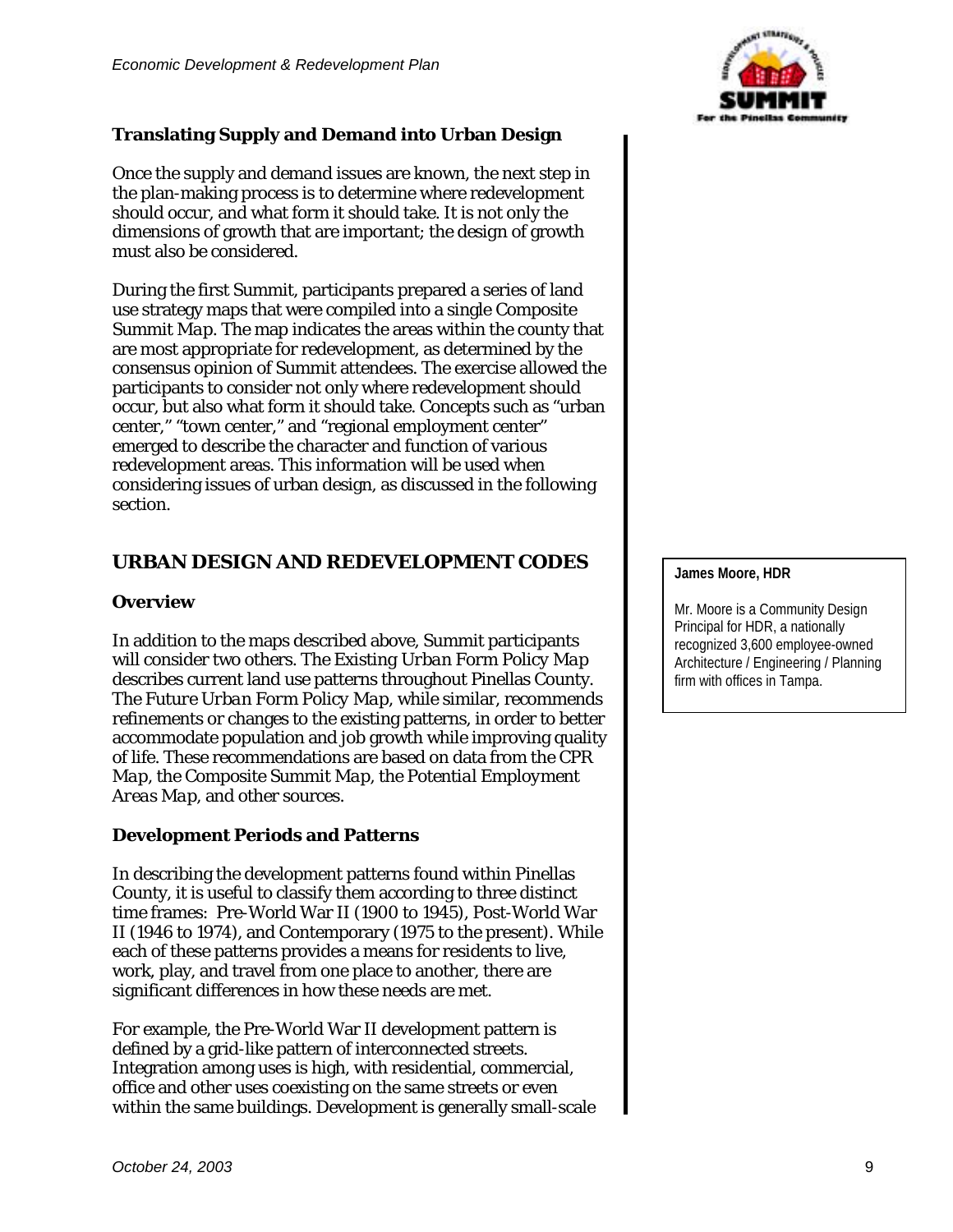#### *Economic Development & Redevelopment Plan*

 and neighborhood-focused. Downtowns and town centers are easily differentiated from surrounding areas, and civic and public elements are prominent. Densities and intensities are relatively high, and streets are oriented toward pedestrian use; as a result, this pattern is generally supportive of mass transit and other alternative transportation.

In Post-World War II development, the grid network gives way to a street hierarchy; residential streets use curvilinear patterns and cul-de-sacs to discourage through traffic, while arterial roads become wider and less pedestrian-friendly. Compared with Pre-World War II development, structures (e.g., retail stores, apartment buildings) tend to be larger, and they devote more land to parking. Land uses are less integrated, with distinct commercial, residential, and other districts, although these still tend to be somewhat small and close together.

In the Contemporary pattern, there is a virtually complete absence of integration among uses, with large commercial centers, office and industrial parks, and other districts that are distinctly separated from residential areas. Rather than neighborhoods, these areas feature large, internally-focused residential developments that outlet only onto major roads or highways; many are gated to prevent entry by non-residents. With land uses spread far apart, and roadways too wide and congested to allow for safe pedestrian or bicycle travel, there is an almost total reliance on automobiles for movement.

These differences may be summarized by the concepts of *mix, mass,* and *mesh*:

- *Mix* refers to the variety of uses found within a project, community, or location.
- *Mass* refers to the bulk of the different uses (i.e., residential, retail, office, civic, open space).
- ! *Mesh* refers to the physical relationships between the different uses.

For all three development patterns, mix and mass tend to be fairly similar. However, the mesh of uses is distinctly different.

#### **Future Development Patterns**

For each development pattern, redevelopment will bring opportunities to correct deficiencies and improve existing conditions. The following approaches are recommended:

- ! *Pre-World War II Development: Urbanize the Urban*
- ! *Post-World War II Development: Adapt the Post-World War II Pattern to Pre-World War II Conditions*

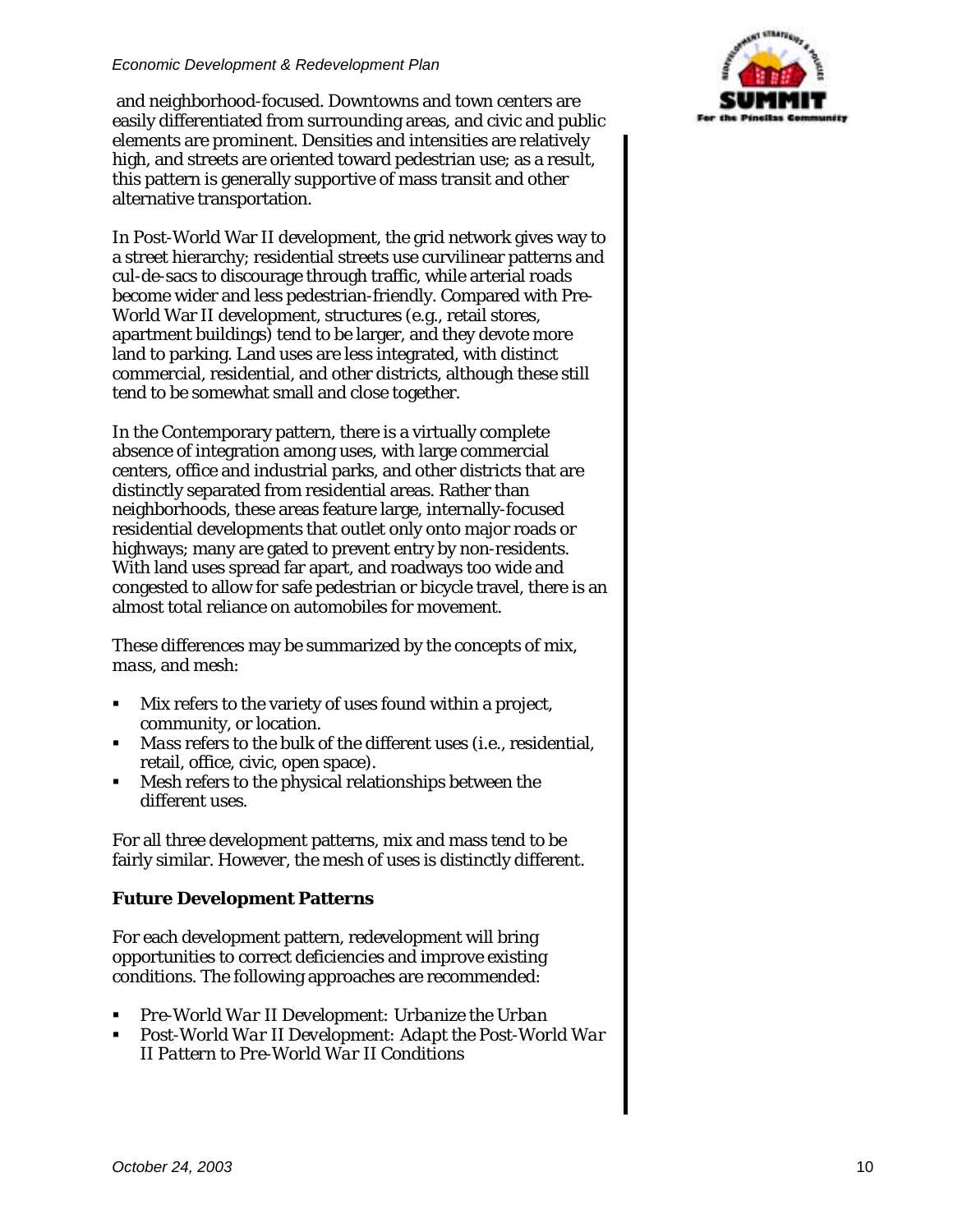! *Contemporary Development: Hold the Line on Development Expansion*

In addition, redevelopment that increases the intensity, density, and mix of current land uses should be concentrated in three principal areas:

- ! The designated potential employment areas depicted on the *Potential Employment Areas Map.*
- ! The existing designated "centers"—CRDs, CBDs, downtowns, etc.—as depicted on the *Existing Urban Form Policy Map.*
- ! The new nodes and corridors depicted on the *Future Urban Form Policy Map*, and any others determined significant by the Pinellas Mobility Initiative or other relevant transportation analyses.

While there is some overlap among these three categories, approximately one-third of the redevelopment required to accommodate new employment should be allocated to each. Outside of these principal areas, densities and intensities should be held relatively constant, within the limits of existing comprehensive plans, in order to preserve the overall character of the county.

#### **Specific Urban Forms**

In order to create an appropriate mix, mass, and mesh of land uses, redevelopment within the principal areas will take distinct functional and physical forms:

- ! *Neighborhood Centers*
- ! *Community Centers*
- ! *Urban Centers*
- ! *Districts*
- ! *Nodes*
- ! *Corridors*

#### **Urban Transportation and Infrastructure**

The mix, mass and mesh of any development or community depend, to a large degree, on the types of transportation available. For example, the earliest, Pre-World War II communities in Pinellas County included cars, but many citizens depended on trolleys, buses, walking, and other modes. Accordingly, the oldest areas of the county are much friendlier to these types of transportation than those built in recent decades, when automobile ownership has become nearly universal.

The automobile remains the dominant mode of transportation in Pinellas County, and mobility depends primarily on a network of at-grade arterial roadways. As currently built, this network works

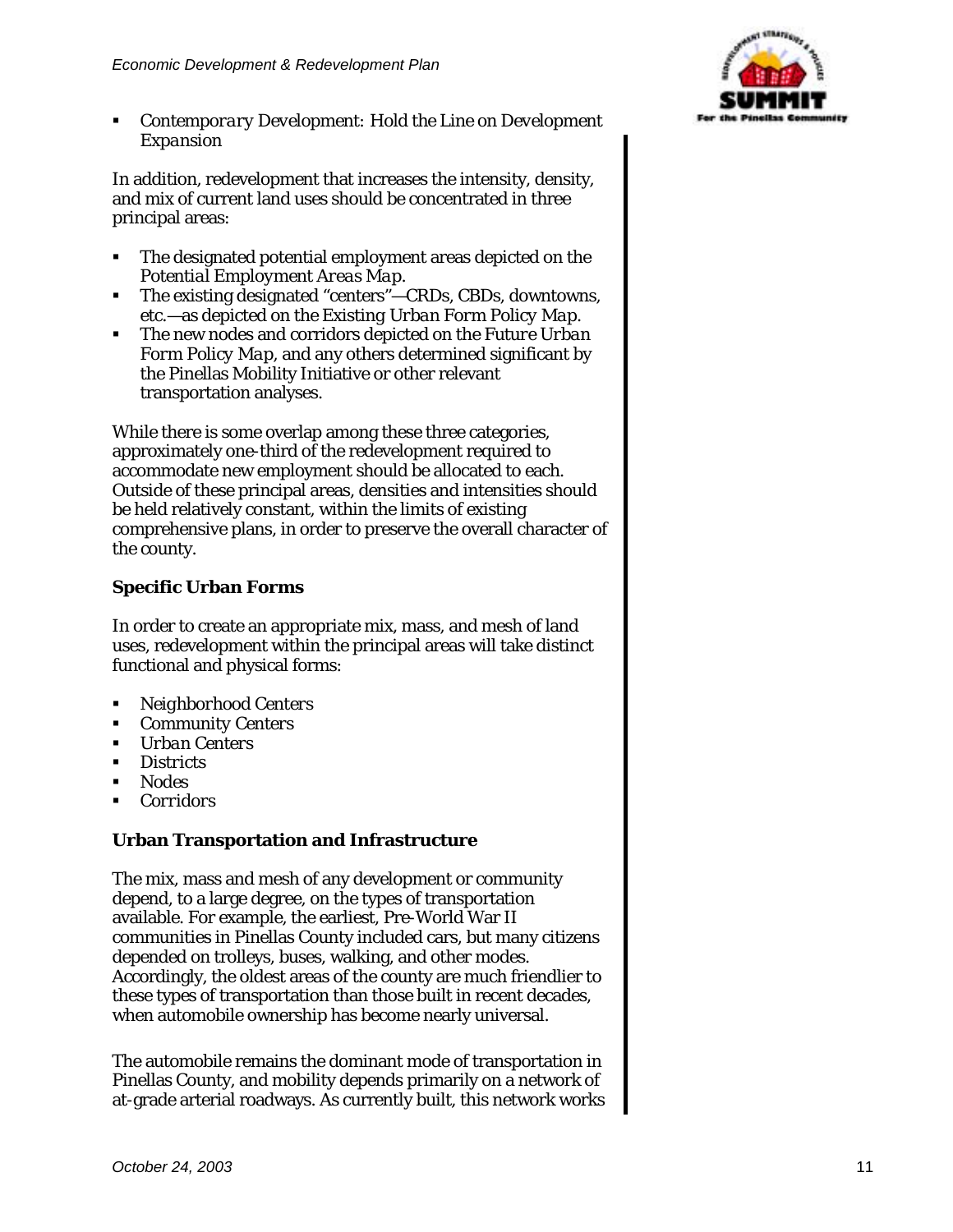#### *Economic Development & Redevelopment Plan*

relatively well at carrying traffic, and provides multiple routes to most destinations. However, the network suffers from a relative lack of limited-access grade-separated highways, which provide the fastest and most efficient method of automobile travel. Currently I-275 and small segments of US 19 and McMullen-Booth Road are the only such facilities, and together they cover only a portion of the county. These transportation characteristics have implications, not only for the mobility of future residents, workers, and visitors, but also for development patterns in general, since each type of facility encourages distinct forms of development, as well as different levels of intensity and density.

The roadway system cannot be expanded indefinitely to keep up with demand. As Pinellas approaches build out, significant additions are unlikely to be made to the existing system, beyond the limited expansion of certain road segments. Therefore, it will be difficult for the county to absorb the anticipated additional residents without investing in some form of high-quality transit. Whatever decision is ultimately made, the type and location of transit—or its absence—will have critical implications for the ability of the county to successfully absorb population increases and, at the same time, increase the overall quality of life.

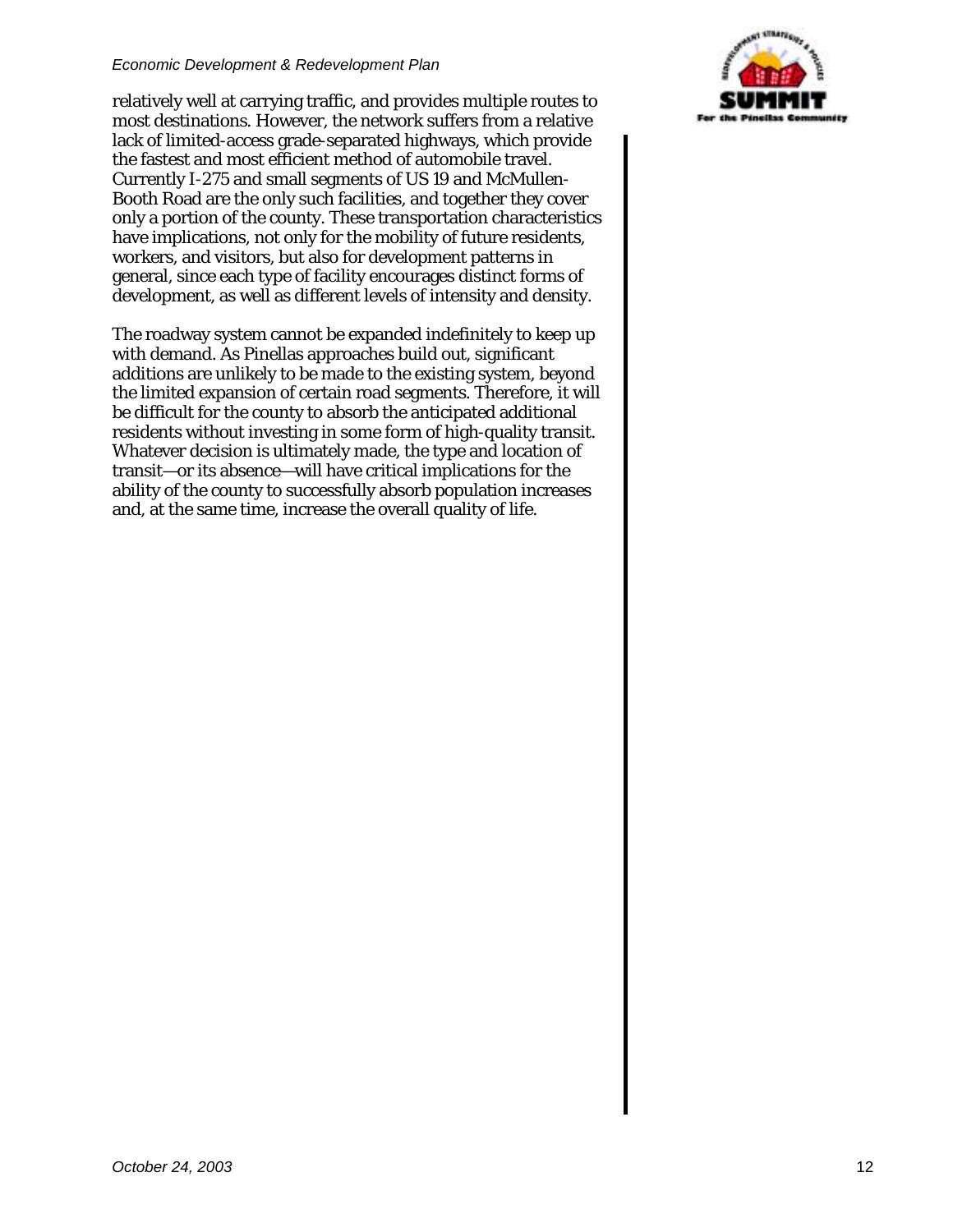

### *Section Three Materials*

#### **Speaker Introduction**

#### **RICHARD E. HEAPES, A.I.A., Partner – Street-Works, LLC**

A native of Colorado, Mr. Heapes received his formal education at the University of Colorado in Boulder and the University of California at Berkeley, where he received a Masters of Architecture and Masters of Visual Design.

The formative years of his practice were at Skidmore, Owings and Merrill's offices in Denver, Chicago and Washington, DC., and as Founder and Partner-In-Charge of the Main Street Studio at the Washington DC office of Cooper Carry, Inc.. Mr. Heapes has been responsible for directing the planning and design efforts for many public-private, joint-venture, redevelopment efforts, including Mizner Park, the 30-acre redevelopment of downtown Boca Raton, Florida.

Mr. Heapes is now a Partner of Street-Works, a mixed-use development and consulting firm with an office in White Plains, New York. Street-Works is a mixed-use development and consulting firm that is committed to creating and developing great urban places. To this end, we offer nationally recognized expertise on mixed-use development, retail consulting, retail leasing, master planning, design and design management.

His experience with taking "Plans to Implementation" in dozens of communities throughout the United States is a critical discussion that the Pinellas Community faces with the ultimate implementation of its plans.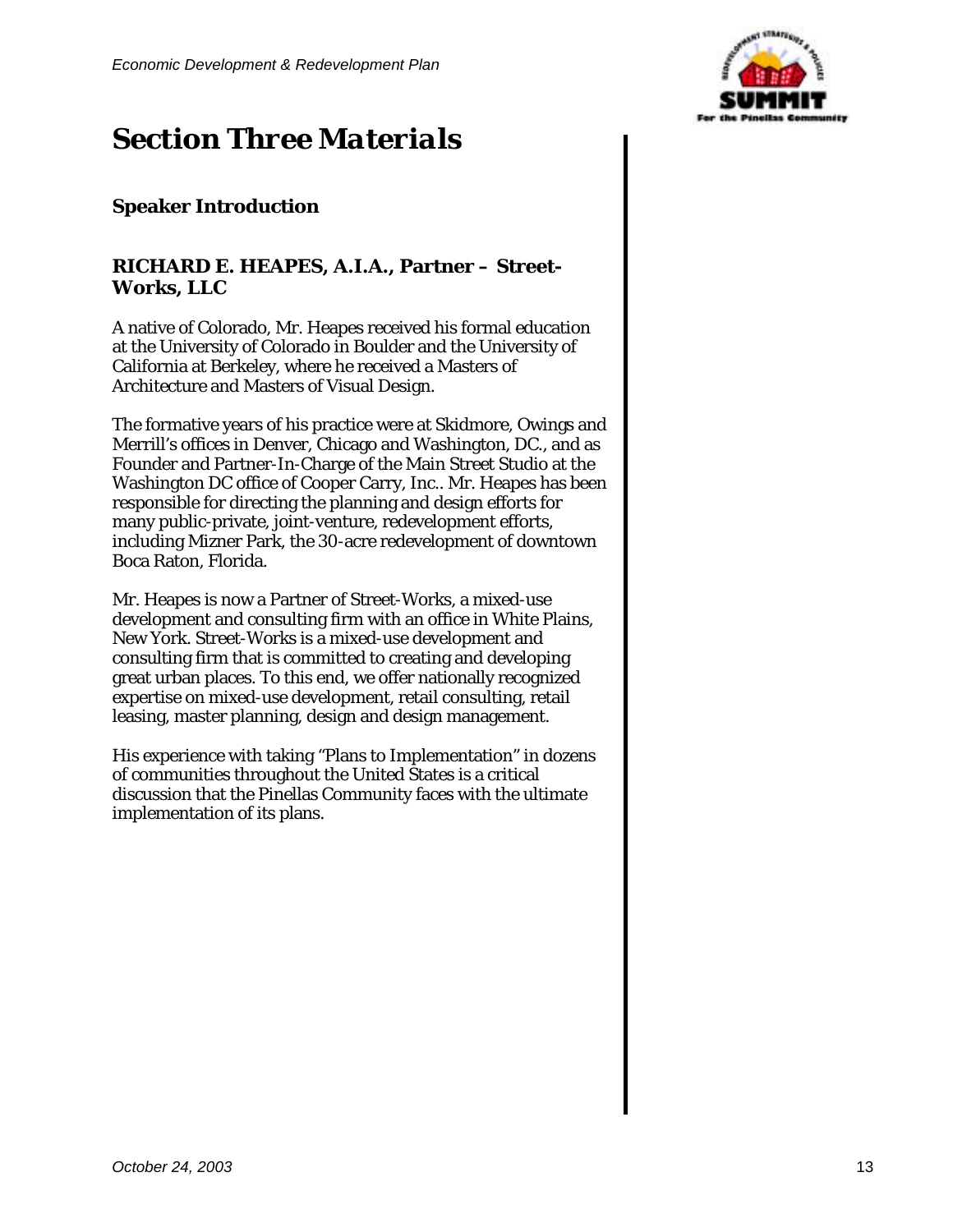

### *Summit Notes*